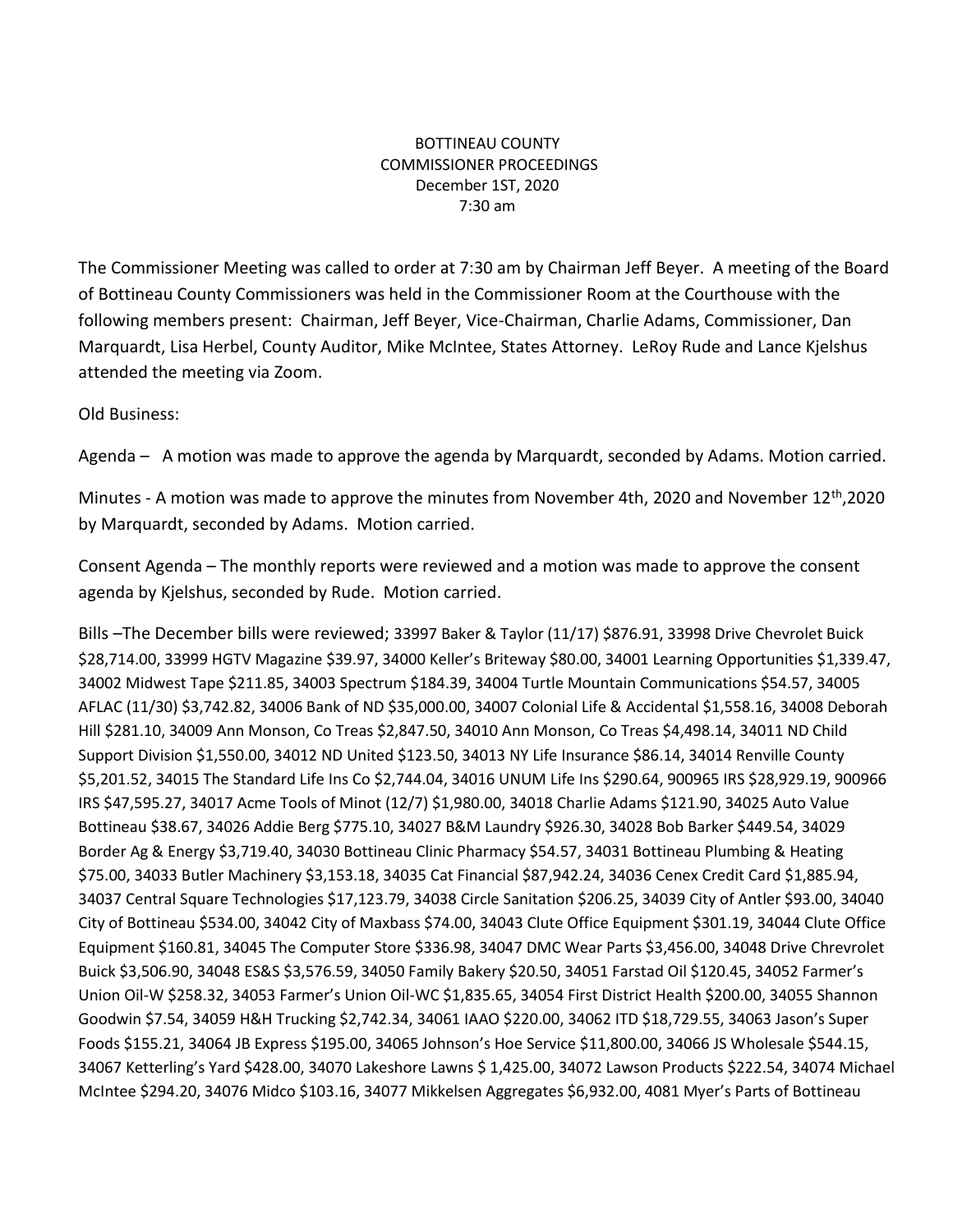\$69.49, 34082 NACCTFO \$75.00, 34083 ND Assoc Of Counties \$52,125.43, 34084 NDAAEA \$75.00, 34085 NDEAFCS \$115.00, 34086 ND Telephone Co \$128.03, 34087 Nodak Store Inc \$202.49, 34088 North Central Electric Coop \$669.74, 34089 Northern Plains Equipment \$535.69, 34090 Office of State Auditor \$17,550.00, 34091 O'Keeffe Oil \$1,258.83, 34092 OtterTail Power \$8,410.86, 34093 Polar Communications \$179.86, 34094 Praxair Distribution \$2,325.93, 34095 ProIT \$4,492.97, 34096 Productivity Plus Account \$535.69, 34097 Quadient Finance \$2,500.00, 34098 Quadient Leasing \$877.71, 34101 Sawmill Lumber \$6,556.75, 34102 Seachange \$113.79, 34103 Share Corp \$615.82, 34104 Sidwell Company \$5,480.00, 34106 SRT \$600.76, 34107 Spectrum \$1,515.67, 34108 St. Andrew's Health Clinic \$9,525.72, 34109 The Standard \$410.82, 3412 Thyssenknupp Elevator Corp \$952.36, 34113 Kristy Titus \$358.80, 34114 TrueNorth Steel \$2,543.91, 34115 TurnKey Corrections \$191.64, 34116 Turtle Mtn Communications \$1,919.84, 34117 Tweed Country Ag \$224.02, 34118 Tyler Technologies \$5,530.51, 34119 Vanguard Appraisals \$8,000.00, 34120 Verizon Wireless \$1,831.01, 34121 Verizon Connect \$324.61, 34122 Visa \$2,317.67, 34123 Visa \$736.07, 34124 Visa \$1,283.84, 34125 Visa \$192.29, 34126 Terry Volk \$605.20, 34127 Mark Vollmer \$562.00, 34130 Waste Management \$912.69, 34131 Western Agency \$58.00, 34132 Wex Bank \$1,015.42 34133 Tanya Wieler \$1,000.00, 34134 Wold Engineering \$33,507.94, 34135-34148 Social Services \$9,948.99, 900967 NDPERS Dakota Plan (12/9) \$85,489.92, 900968 NDPERS \$5,530.00, 900969 ND Public Employee Retirement \$48,606.21 and a motion was made to pay the bills by Marquardt, seconded by Kjelshus. Motion carried.

Chairman Beyer vacated his seat and Lisa asked for nominations for the Chairman of the County Commissioners for 2021 and a motion was made to appoint LeRoy Rude by Adams, seconded by Marquardt. A motion was made to appoint Charlie Adams by Rude, seconded by Beyer. Votes on both nominations took place and the motion to appoint Adams carried. Lisa asked for nominations for Vice-Chairman for 2021 and a motion was made to appoint LeRoy Rude by Kjelshus, seconded by Beyer. Motion carried. Chairs were exchanged and Chairman Adams proceeded to conduct the meeting.

A virtual meeting was held with Bryon Fuchs, Kent Leben and Paul Benning from the NDDOT regarding the 2021 Federal Aid projects for Bottineau County. Paul informed the board that a new highway bill was supposed to start October  $1<sup>st</sup>$ , but instead, the current funding level will be extended two more years. Bryon also discussed that the Counties in North Dakota did not use all the funding available and they are looking for counties to submit projects to go to bid in 2021. Bryon also informed the board that the federal aid dollars can be used for engineering if the proper process is followed. Kent reviewed the project worksheet and the projects scheduled. A new worksheet will be sent to the County for approval.

Kent Indvik and Seth Demontigny, Wold Engineering, gave an update on the County projects –

-BRO-005(058), RCB NW of Souris, was bid at the NDDOT on November 13<sup>th</sup>, 2020, and Gladen Construction had the low bid in the amount of \$319,502.00.

-BRO-0005(054), RCB SW of Maxbass, project has been substantially completed. There is \$45,100.00 in liquidated damages because the project was not finished on time and this will be deducted off the contract amount.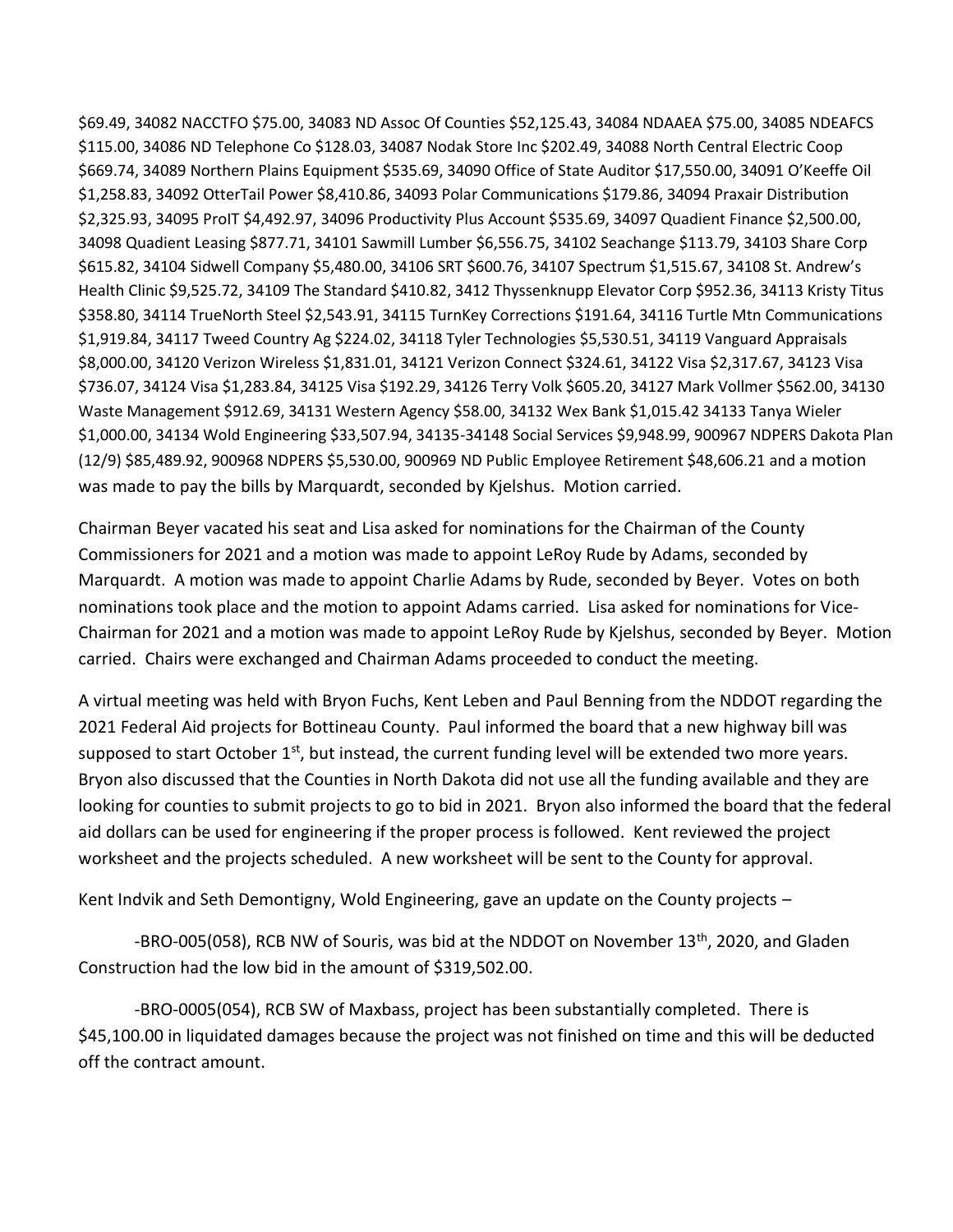-HCL-0500(003), County Safety Project, Mayo Construction will be straightening lighting poles and fixing the light at Maxbass because it is still not working. The project will remain open until the lighting issues are completed.

-BRO-0005(059), RCB at Maxbass, the Engineering Contract was presented to the commissioners for the combined structures, 05-158-27.0 and 05-135-11.0, and a motion was made to sign the Contract by Beyer, seconded by Marquardt. Motion carried.

-The Lake Metigoshe Narrows Project was discussed and a motion was made to sign the Project Concept Report to be bid in April, 2021, by Marquardt, seconded by Beyer. Motion carried.

Ritchie Gimbel, Road Superintendent, met with the board to discuss the road department activities. Mikkelsen Aggregate submitted a bid to repair the Antler Dam for a cost of \$63,525.00, with a 40% cost share from the State Water Commission. The County also received a donation from the Arthur and Edith Pearson Foundation that was applied for by the Antler Outlaws in the amount of \$26,000.00. A motion was made to have Mikkelsen Aggregate proceed with fixing the Antler Dam in 2021, by Kjelshus, seconded by Marquardt. Motion carried. Ritchie also informed the board that the contractor will finish inspecting the bridges in 2021.

Commissioner Beyer had an inquiry as to who is responsible for the trees on the township road right-ofway and Mike McIntee, States Attorney, researched the Century Code and determined that it is the Township's cost.

The NDDOT sent a Resolution awarding Gladen Construction the BRO-0005(058) Project in the amount of \$319,502.00 and a motion was made to sign the resolution by Marquardt, seconded by Rude. Motion carried.

Lisa informed the board that a letter had been received from the Lake Metigoshe Improvement Association pledging up to \$60,000.00 to assist the county with the cost share for the completion of the Lake Metigoshe Bike Path. The TAP application will be mailed to the NDDOT once a letter of support is received from Roland Township.

Commissioner Marquardt received an inquiry about the abandoned cemetery in Section 24 in Oak Creek Township. Virgil and Mary Lentz are interested in acquiring the two acres to the side of the cemetery as they have been taking care of it for many years. Mike McIntee, States Attorney, will research the land records.

Commissioner Kjelshus received an inquiry from Richburg Township about the County assisting with graveling the haul road and Ritchie suggested that the township submit a request as soon as possible in 2021 as there is limited funding available.

A motion was made to renew the 2021 beer and liquor licenses for the following establishments –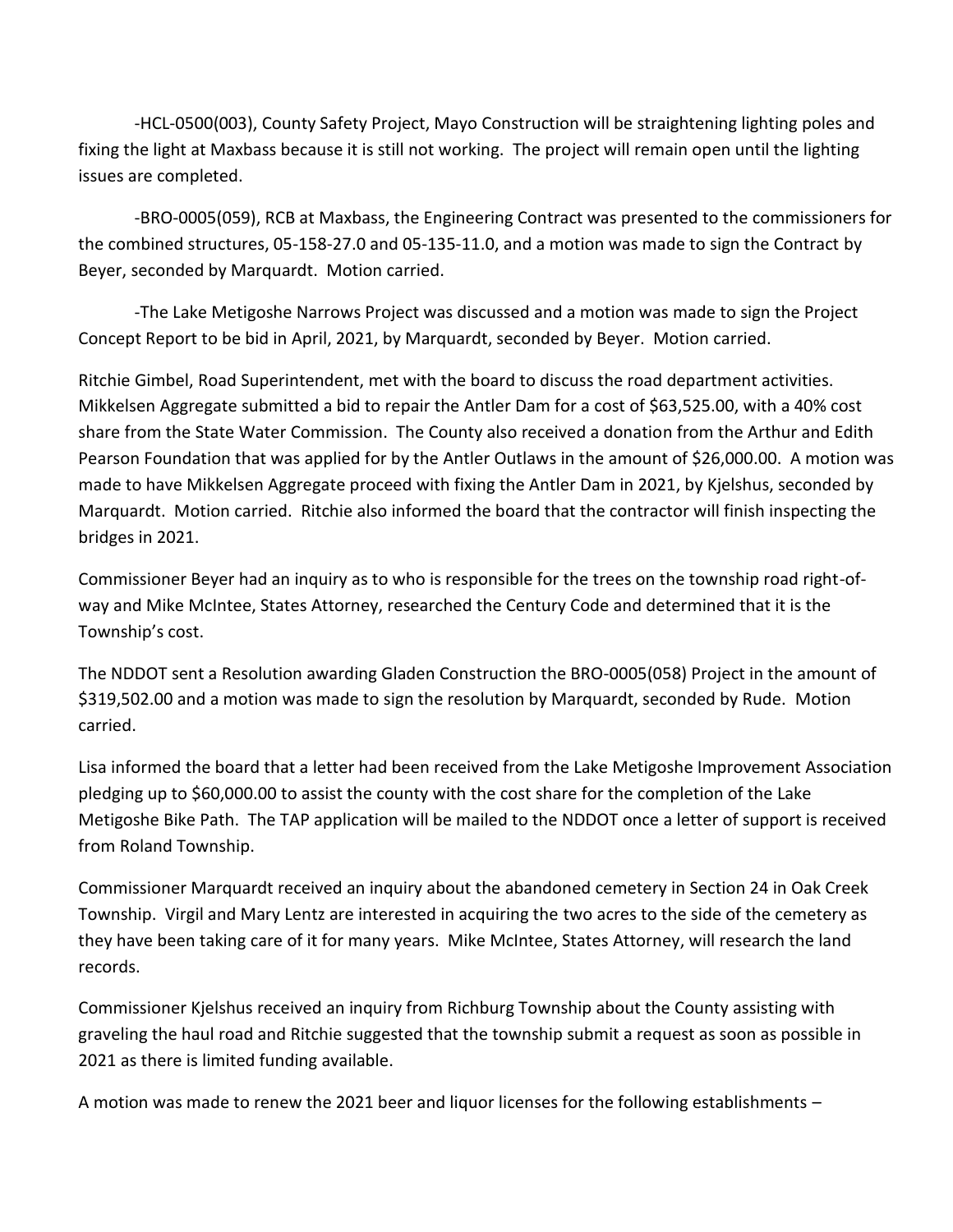-Birchwood Steakhouse and Lounge, Inc. -Sawmill Corner Stop -KC's Dockside Bar & Grill Inc. -Four Season's Resort, Inc. -Loreez A-Frame Bar & Grill -Bottineau County Club -Westhope Country Club -The Renville Corner, Inc. -Mohall Country Club, Inc.

by Rude, seconded by Kjelshus. Motion carried.

A motion was made to appoint Anne Moum to the Northern Prairie Human Service Zone by Beyer, seconded by Marquardt. Motion carried.

The Bottineau County Insurance Policy is up for renewal and Lisa confirmed with the board that the five million liability level is sufficient.

A motion was made to reappoint Nicki Weissman to the Zoning Board for a four year term; Charlie Adams and Lance Kjelshus to the Souris Basin Planning Council for a two year term; Dwane Getzlaff to the Oak Creek Water Resource District Board for a 3 year term; Jacob Bernstein to the Boundary Creek Water Resource District for a three year term; William Artz and Mark Glinz to the Bottineau County Water Resource District board for a three term; and Bruce Miller to the Bottineau County Park Board for a three year term, by Beyer, seconded by Rude. Motion carried.

Mike McIntee, States Attorney, gave an update on his office activity. The Senior Judge for the District has postponed all jury trials for sixty days due to COVID-19.

Discussion was held regarding the December GPT, and a motion was made to deposit the amount received in the 2016 Certificate Fund by Marquardt, seconded by Kjelshus. Motion carried.

The CARES Funding was deliberated and the Commissioners confirmed that using the funding for the 2021 jail payments, which benefits every tax payer including the tax payers of all the cities in the County, was the most prudent way to spend the funding. Without the CARES Funding, the jail payments would be delayed for a year due to sharp decrease in the Oil and Gas Funding.

Steve Watson, Sheriff, gave an update on his office activity.

Discussion was held regarding the Auditor's Office asking the board if a policy could be written that emailing the paystubs to the employees be made mandatory in order to save the office time and expense and a motion was made to approve the request by Marquardt, seconded by Rude. Motion carried.

Dustin Miller from Pro-IT met with the Commission to discuss the 2021 Contract for providing technical services for the County. Dustin also gave an explanation on the quote provided for the NAS storage system.